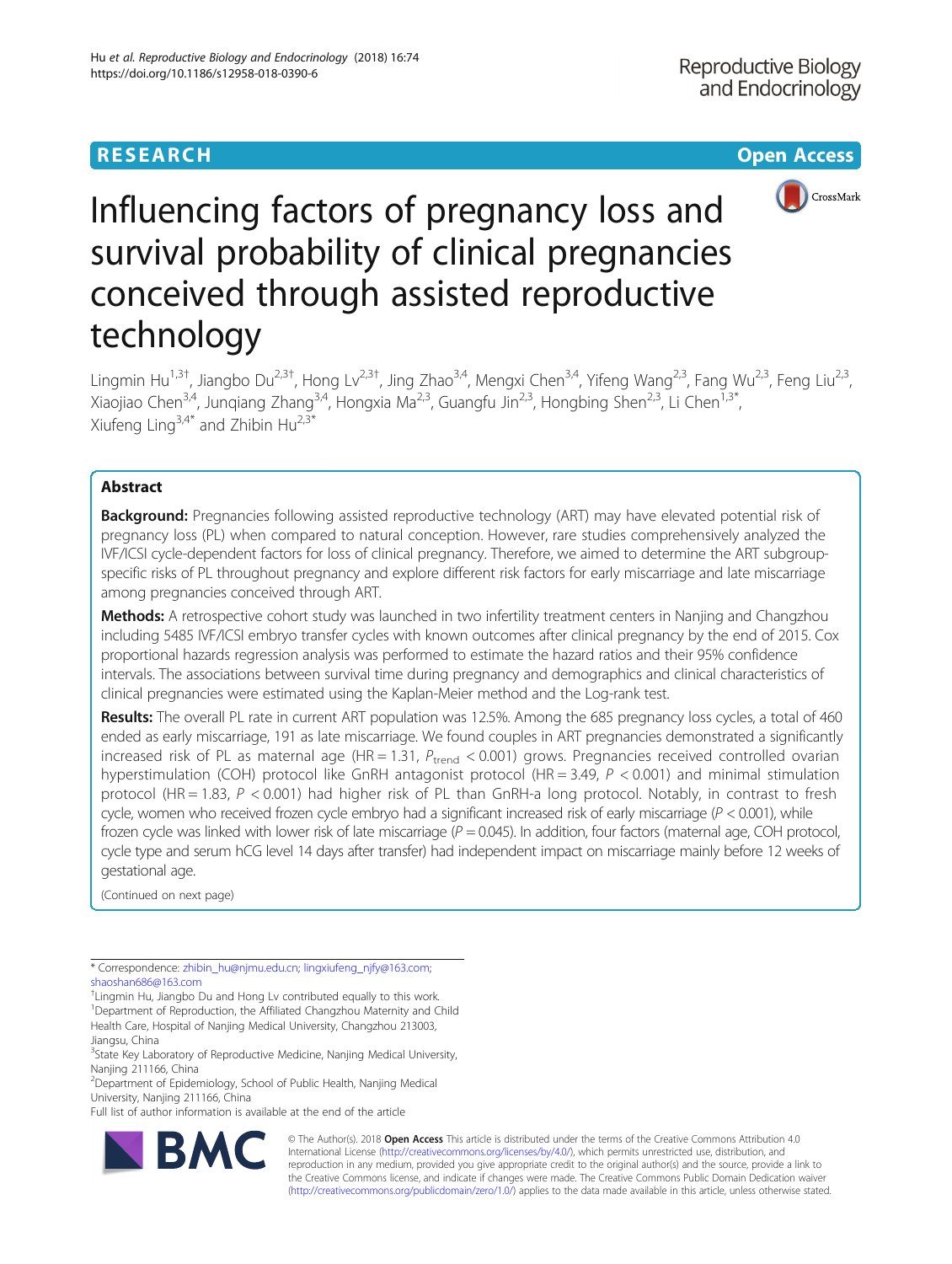#### (Continued from previous page)

Conclusions: With these findings in this study, clinicians may make it better to evaluate a patient's risk of PL based on the maternal age at the time of treatment, COH protocol, cycle type and serum hCG level 14 days after transfer and the gestational week of the fetus, and we hope that it contributes to future study on its etiology and guide the clinical prevention and treatment.

Keywords: Abortion, Spontaneous, Reproductive techniques, Assisted, Kaplan-Meier estimate

# Background

Nearly one in six couples will encounter with fertility problems, defined as failure to achieve a clinical pregnancy for 12-month delay [\[1](#page-10-0)]. Steadily increasing numbers of couples are turning to assisted reproductive technology (ART) for help, such as in vitro fertilization (IVF) or intracytoplasmic sperm injection (ICSI), conceiving and ultimately giving birth to a healthy live baby of their own. Although the clinical pregnancy rate was gradually improved over the past decade, up to 46.9% reported to Centers for Disease Control (CDC) in the United States by the end of 2012, but the rate of live birth was still low, only 38.1% [\[2](#page-10-0)]. Therefore, pregnancy loss (PL), including the loss of a desired pregnancy by miscarriage, stillbirth or termination for genetic indications [\[3](#page-10-0)], significantly threatens the rate of live-birth delivery.

The PL rate in natural conception was reported 10%-16% [[4](#page-10-0)–[6](#page-10-0)], while ART pregnancies might have increased potential probability of loss [[2](#page-10-0), [5,](#page-10-0) [7\]](#page-10-0). Data on 148,494 ART pregnancies in United States conceived from 1999 through 2002 had indicated that the PL rate in ART was up to 29% [[7\]](#page-10-0). The potential risk of pregnancy loss in natural conceived conception was mainly determined by elder maternal age ( $\geq$ 35 years) [\[8](#page-10-0)], overweight or obese [[9\]](#page-10-0), history of abortion [[4](#page-10-0)], microbial infections [\[10\]](#page-10-0) and elevated reproductive hormones [\[11\]](#page-10-0). As for ART population, the elevated potential risk of loss had also been related to some potentially factors specific to women with infertility, such as fresh or frozen cycle type, uterine factor [[12](#page-10-0)], polycystic ovary syndrome (PCOS) status [[13\]](#page-10-0). However, additional unknown barriers may affect the efficiency of ART treatment and require further research. Therefore, it is essential to determine IVF/ICSI cycle-dependent factors for miscarriage and stillbirth, which has important clinical implications for the ART success rates elevation and may help understand possible mechanisms of abortion, thereby improving assisted reproduction technology and strategy.

Miscarriage or spontaneous abortion (SA) is defined as the spontaneous loss of a pregnancy during the first 24 completed weeks of gestational age and it accounted for 80% of fetal losses. Early miscarriage refers to pregnancy loss before 12 weeks of gestational age, while late miscarriage occurs between 12 weeks and 24 weeks [\[10\]](#page-10-0). Previous studies revealed that causative factors differed in early

miscarriages and late miscarriages, and most early miscarriages resulted from aneuploidy that was greatly influenced by total parental age [[14\]](#page-10-0), while late miscarriages were attributed to antiphospholipid syndrome, congenital uterine anomalies, cervical weakness, infection and placental insufficiency [[15](#page-10-0)]. Although many studies have assessed risk factors for early miscarriage in ART pregnancies [[12](#page-10-0), [16,](#page-10-0) [17\]](#page-10-0), rare large scale studies have explored the risk factor differences between early SA and late SA among pregnancies conceived through ART. This led us to investigate different risk factors between them, which may be applied to counsel ART pregnant women about their risk time period of SA and help clarify the pathogenesis of miscarriage in order to guide the clinical prevention and ART effective treatment. In addition, previous studies utilizing cross-sectional data only discussed the relation of risk factors and miscarriages, but these studies did not explain the effect of time on ART outcomes.

Therefore, the objectives of current study were to examine PL rates and IVF/ICSI cycle-dependent factors influencing live birth probability as pregnancy progresses on specific subgroups by survival analysis method and investigate the different risks of early miscarriage and late miscarriage after following IVF/ICSI treatment.

#### Methods

By the end of 2015, a total of 5856 embryo transfer (ET) cycles carried out and resulted in clinical pregnancies in Reproductive Medicine Center of the Affiliated Nanjing Maternity and Child Health Hospital of Nanjing Medical University (Nanjing) and Reproductive Medicine Center of the Affiliated Changzhou Maternity and Child Health Care Hospital of Nanjing Medical University (Changzhou). We restricted the analysis to cycles with records about final pregnancy outcome (pregnancy loss or live-birth). We excluded donor/preimplantation genetic diagnosis (PGD)/preimplantation genetic screening (PGS) cycles  $(N = 2)$  and natural ET cycles  $(N = 18)$ . In addition, cycles were excluded if patients were diagnosed with abnormal karyotypes ( $N = 23$ ) or uterine anomalies like fibroids, persistent müllerian duct syndrome or asherman syndrome ( $N = 87$ ). 241 cycles were excluded because of missing data of gestational weeks. After all exclusions, 4165 cycles in Nanjing and 1320 in Changzhou were available for analysis.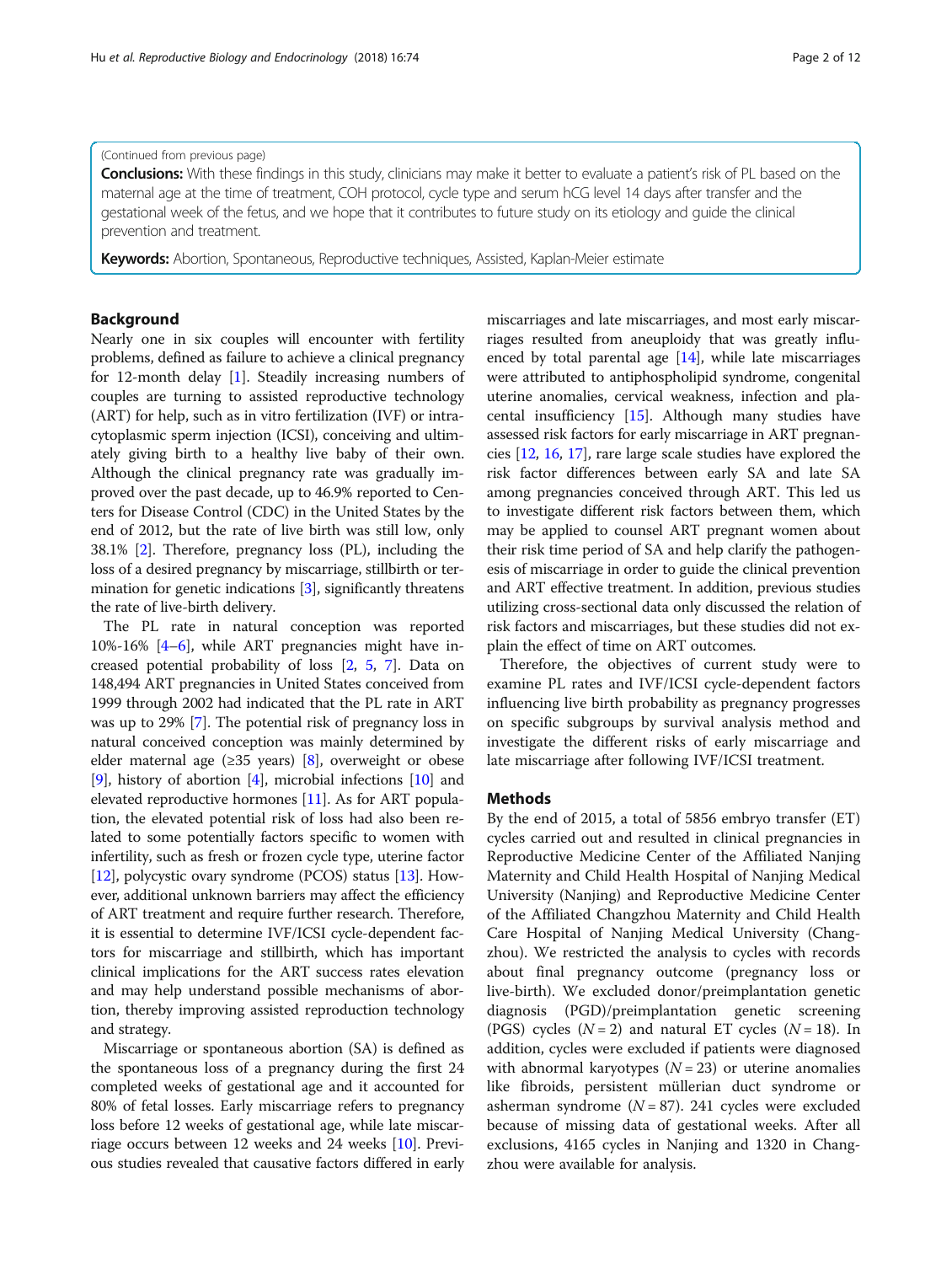Detailed information on maternal and paternal characteristics, ART treatment procedures were collected from the electronic medical records of the two reproductive centers. The pregnancy outcomes were obtained from the follow-up database. Pregnancy was defined as positive serum human chorionic gonadotropin (hCG) level on day 14 after oocyte retrieval, and clinical pregnancy referred to visualization of a gestational sac on ultrasound 3-4weeks after positive hCG test. The gestational week was equal to survival months during pregnancy.

The risk factors for pregnancy loss investigated in this study were maternal age, maternal BMI (body mass index, kg/m<sup>2</sup>), paternal BMI, infertility type, controlled ovarian hyperstimulation (COH) protocol, the total gonadotropin (Gn) dose, fertilization methods, cycle type, no. of embryos transferred, cleavage-stage embryo or blastocyst, serum hCG level 14 days after transfer (IU/L).

Maternal age, maternal BMI, paternal BMI and no. of embryos transferred were categorized for the clarity of data analysis. Maternal age was divided into four subgroups (<30 years, 30-35 years, 36-40 years, >40years). Maternal BMI and paternal BMI subgroups were: <18.5 kg/m<sup>2</sup>, 18.5-24.9 kg/m<sup>2</sup>, 25-28 kg/m<sup>2</sup>, >28 kg/m<sup>2</sup>. Primary infertility was defined as the inability to achieve a clinical pregnancy after 12 months of unprotected and regular sexual intercourse when a woman has never conceived, while secondary infertility was the incapability to conceive in a couple who have had at least one successful clinical pregnancy previously. Three subgroups of no. of embryos transferred were: Group 1(1 embryo transferred), Group 2 (2 embryos transferred) and Group 3 (3 embryos transferred). Depending on the usage of a gonadotropin-releasing hormone agonist (GnRH-a) versus antagonist analogue, GnRH analogue ART protocols are classified as GnRH-a or GnRH antagonist protocols. Among the various GnRH-a protocols, including long, short and rolonged protocol, GnRH-a long protocol is the most conventional protocol. Another protocol utilizes the usage of clomiphene citrate (CC) in combination with Gn, which is termed minimal stimulation protocol. Thus, COH protocols were divided into six categories in this study, including GnRH-a long protocol, GnRH-a short protocol, GnRH antagonist protocol, minimal stimulation protocol, GnRH-a rolonged protocol and other protocol. Besides among them, GnRH antagonist protocol was not utilized in Changzhou, and they only transferred cleavage-stage embryos. 2 days and 3 days embryo before transfer belong to cleavage-stage embryo, while 5 days and 6 days embryo before transfer belong to blastocyst.

## Statistical methods

Demographics and clinical characteristics of pregnancies conceived through ART were calculated by chi-square

test. The distributions of continuous variables were evaluated by using Wilcox-test. The associations between survival time during pregnancy and demographics and clinical characteristics of clinical pregnancies were estimated using the Kaplan-Meier method and the Log-rank test. Cox proportional hazards regression analysis was performed to estimate the hazard ratio (HR) and 95% confidence interval (CI). P values were given for two-sided tests and statistical significance was defined by  $P < 0.05$ . Superscript asterisk (\*) was added after P values with significnce in Tables. Pregnancy survival curves were constructed by the Kaplan-Meier method [[18\]](#page-10-0). Pregnancies were right-censored at completion of the  $26<sup>th</sup>$  week, because above 98% pregnancy loss were occurred before the  $26<sup>th</sup>$  week while all of live births occurred between 26 and 42 weeks' gestation. All the statistical analyses were carried out by R software (Version 3.0.2, 2013-09-25; R Foundation for Statistical Computing, <http://www.cran.r-project.org>/).

# Results

# Demographics and clinical characteristics of clinical pregnancies

Table [1](#page-3-0) summarized demographics and clinical characteristics of clinical pregnancies conceived through ART and compared the differences of these demographics and clinical characteristics between Nanjing and Changzhou. We found that compared with clinical pregnancies in Nanjing, those in Changzhou had significantly higher maternal age  $(30.42\pm4.03 \text{ vs. } 29.89\pm4.03, P < 0.001)$ , and serum hCG level 14 days after transfer (861.75±568.97 vs. 619.49  $\pm$ 470.08,  $P < 0.001$ ), lower the total Gn dose in cycle (1728.88±788.45 vs. 1833.67±613.50,  $P < 0.001$ ). The mean of total Gn dose in cycle and serum HCG level 14 days after transfer were 1808.01 IU and 695.30 IU/L respectively, thereby setting as the cutoff values. Besides, there were statistically highly significant distribution differences of six COH protocols, fertilization methods, cycle type, no. of embryos transferred and cleavage-stage embryo or blastocyst among pregnancies between Nanjing and Changzhou (all  $P < 0.001$ ), whereas no difference of infertility type , maternal BMI and paternal BMI were found.

# Factors influencing live birth probability throughout gestational weeks

As shown in Table [2](#page-4-0), the overall rate of pregnancy loss in IVF/ICSI clinical pregnancies was 12.5% (685/5485). Maternal age, maternal BMI, COH protocol, cycle type, no. of embryos transferred and cleavage-stage embryo or blastocyst were significantly associated with the survival time during pregnancy by log-rank test after adjusted by maternal age (all log-rank  $P < 0.05$ , data not shown).

We found couples in ART pregnancies demonstrated a significantly increased risk of PL as maternal age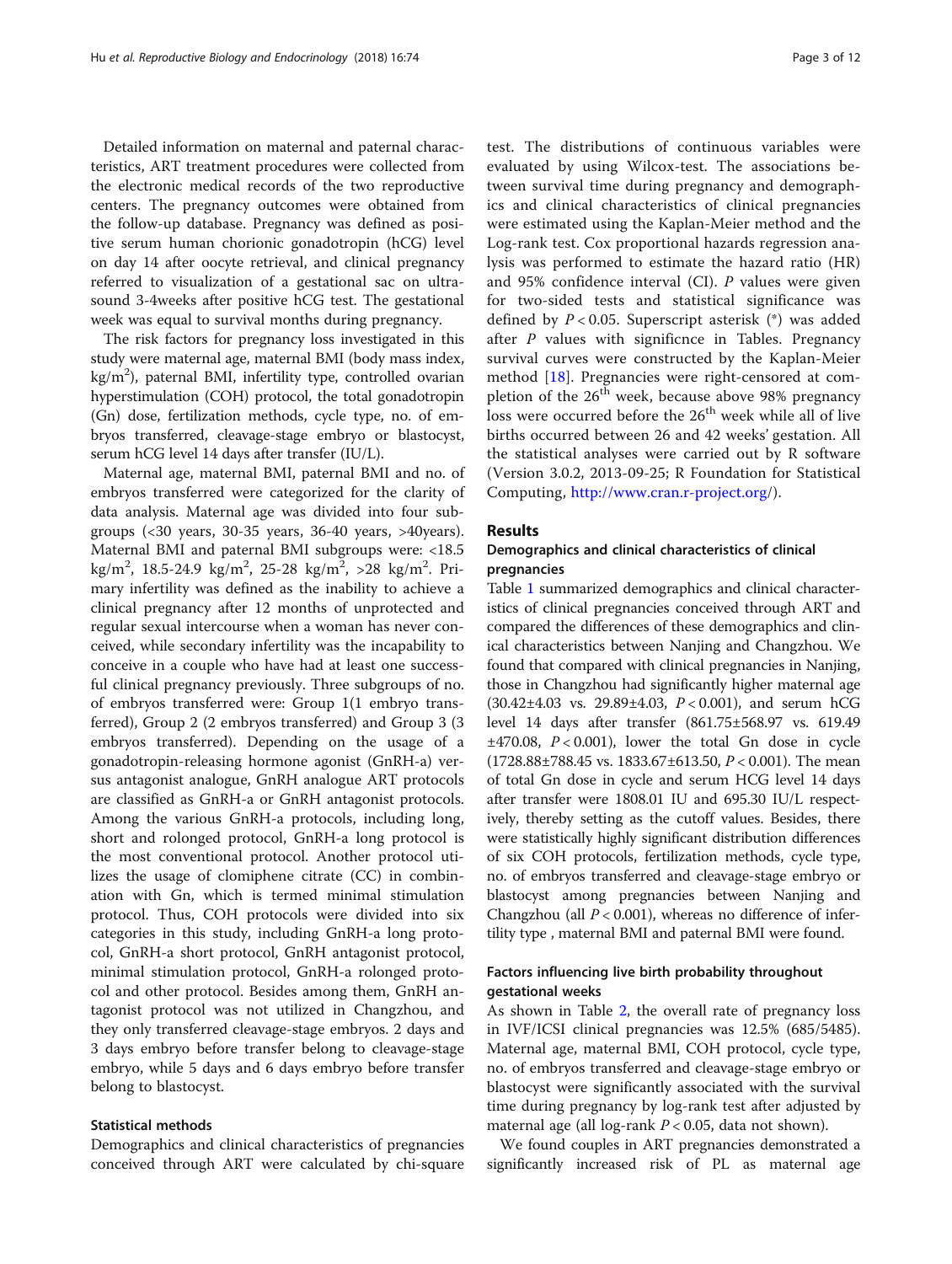| Variables                                         | Total                | Nanjing              | Changzhou           | $\overline{P}$ |
|---------------------------------------------------|----------------------|----------------------|---------------------|----------------|
| Total number                                      | 5485                 | 4165                 | 1320                |                |
| Maternal age                                      | $30.01 \pm 4.03$     | $29.89 \pm 4.03$     | $30.42 \pm 4.03$    | < 0.001        |
| Maternal BMI                                      | $22.08 \pm 3.03$     | $22.04 \pm 2.99$     | $22.21 \pm 3.16$    | 0.227          |
| Paternal BMI                                      | $24.23 \pm 3.09$     | $24.18 \pm 2.98$     | $24.37 \pm 3.39$    | 0.131          |
| Infertility type                                  |                      |                      |                     | 0.593          |
| Primary                                           | 2781(53.0%)          | 2165(52.8%)          | 616(53.7%)          |                |
| Secondary                                         | 2466(47.0%)          | 1935(47.2%)          | 531(46.3%)          |                |
| COH protocol                                      |                      |                      |                     | < 0.001        |
| GnRH-a long protocol                              | 3406(63.1%)          | 2311(56.7%)          | 1095(83.0%)         |                |
| GnRH-a short protocol                             | 1573(29.2%)          | 1448(35.5%)          | 125(9.5%)           |                |
| GnRH antagonist protocol                          | 95(1.8%)             | 95(2.3%)             | $O(0.0\%)$          |                |
| Minimal stimulation protocol                      | 186(3.4%)            | 111(2.7%)            | 75(5.7%)            |                |
| GnRH-a rolonged protocol                          | 123(2.3%)            | 108(2.6%)            | $15(1.1\%)$         |                |
| Other protocol                                    | 13(0.2%)             | $4(0.1\%)$           | $9(0.7\%)$          |                |
| Total Gn dose                                     | $1808.01 \pm 662.11$ | $1833.67 \pm 613.50$ | 1728.88 ± 788.45    | < 0.001        |
| Groups of total Gn dose                           |                      |                      |                     | < 0.001        |
| < 1808.01                                         | 3181(59.0%)          | 2344(57.6%)          | 837(63.4%)          |                |
| $\geq 1808.01$                                    | 2208(41.0%)          | 1725(42.4%)          | 483(36.6%)          |                |
| Fertilization methods                             |                      |                      |                     | < 0.001        |
| <b>IVF</b>                                        | 4543(83.9%)          | 3641(88.8%)          | 902(68.3%)          |                |
| ICSI                                              | 875(16.1%)           | 457(11.2%)           | 418(31.7%)          |                |
| Cycle type                                        |                      |                      |                     | < 0.001        |
| Fresh                                             | 2675(51.9%)          | 2202(57.5%)          | 473(35.8%)          |                |
| Frozen                                            | 2477(48.1%)          | 1630(42.5%)          | 847(64.2%)          |                |
| No. of embryos transferred                        |                      |                      |                     | < 0.001        |
| $\mathbf{1}$                                      | 474(8.7%)            | 442(10.7%)           | 32(2.4%)            |                |
| $\overline{2}$                                    | 4324(79.6%)          | 3088(75.0%)          | 1236(93.6%)         |                |
| 3                                                 | 655(11.5%)           | 585(14.2%)           | 52(3.9%)            |                |
| Cleavage-stage embryo or blastocyst               |                      |                      |                     |                |
| Cleavage-stage embryo                             | 3860(73.3%)          | 2540(64.4%)          | 1320(100.0%)        |                |
| Blastocyst                                        | 1405(26.7%)          | 1405(35.6%)          | $O(0.0\%)$          |                |
| Serum hCG levels 14 days after transfer           | $695.30 \pm 515.44$  | $619.49 \pm 470.08$  | $861.75 \pm 568.97$ | < 0.001        |
| Groups of serum hCG levels 14 days after transfer |                      |                      |                     | < 0.001        |
| < 695.30                                          | 2205(52.2%)          | 1598(55.5%)          | 607(46.3%)          |                |
| $\geq 695.30$                                     | 1988(47.8%)          | 1283(44.5%)          | 705(53.7%)          |                |

<span id="page-3-0"></span>Table 1 Demographics and clinical characteristics of clinical pregnancies conceived through ART

(HR=1.31, 95% CI=1.17-1.45,  $P_{\text{trend}}$ <0.001) grows when age was divided into four subgroups. Moreover, compared with women <30 years old, those aged 36-40 years (HR=1.63, 95% CI=1.28-2.08, P < 0.001) and older than 40 years (HR=4.14, 95% CI=2.63-6.52, P < 0.001) had significantly shorter survival pregnancy weeks. Besides, obese women (BMI≥28, HR=1.52, 95% CI=1.11-2.10, P = 0.010) tended to have higher risk of PL compared with the normal BMI group (BMI=18.5-25), yet there was significant heterogeneity for maternal BMI (BMI≥28) in two

reproductive medicine centers (Nanjing and Changzhou) based on heterogeneity test  $(P$  for heterogeneity test was 0.02) (Additional file [1:](#page-9-0) Table S1). What's more, pregnancies received COH protocol like GnRH antagonist protocol (HR=3.49, 95% CI=2.46-4.94, P < 0.001) and minimal stimulation protocol (HR=1.83, 95% CI=1.31-2.54, P < 0.001) had higher risk of PL than GnRH-a long protocol.

Cycle type was significantly associated with the survival time during pregnancy by Cox analysis adjusted for maternal age as well (Log-rank  $P < 0.001$ ). Notable, the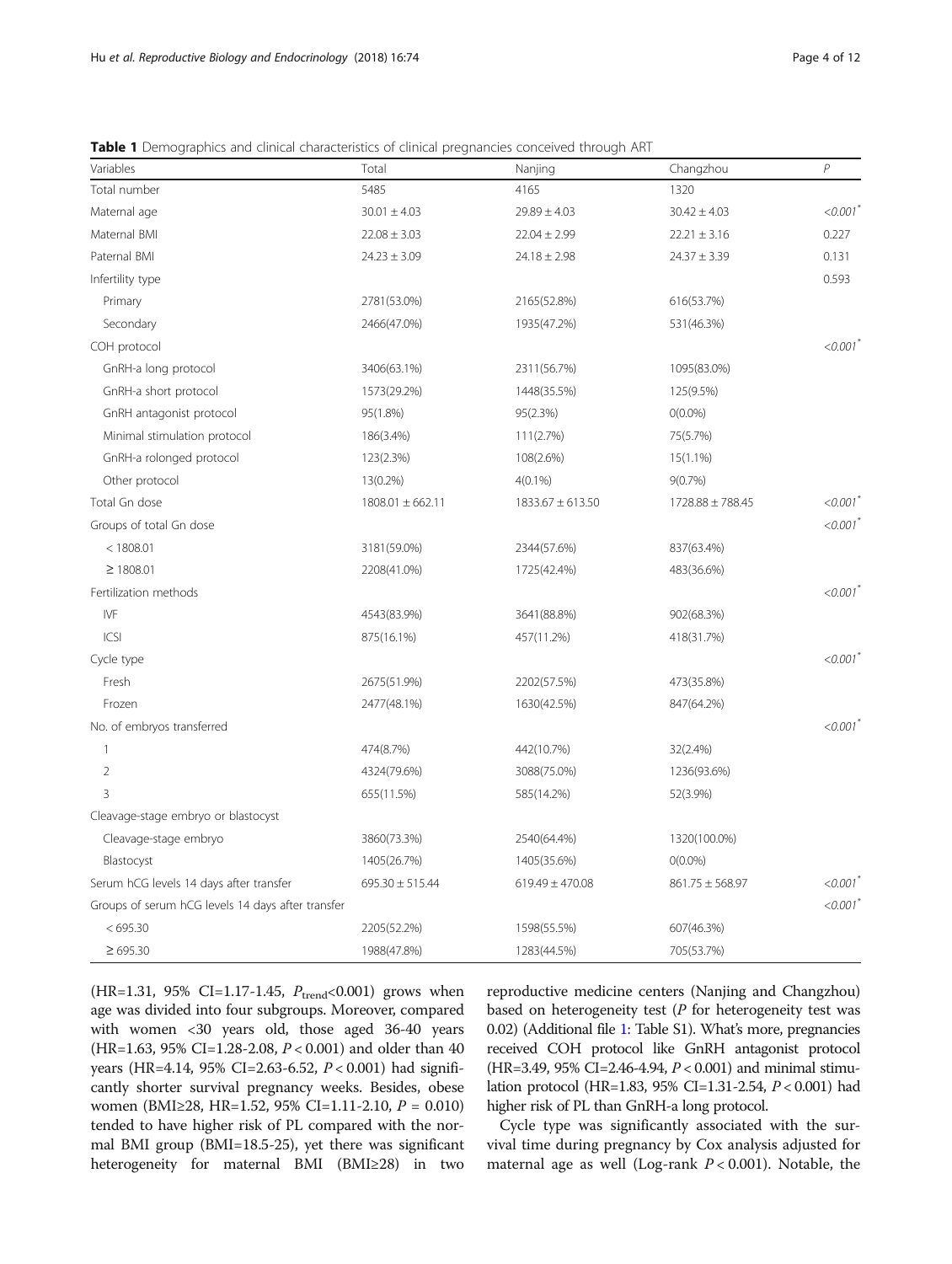| Variables                                        | No. of PL/total<br>(685/5485) | PL rate | HR (95% CI) <sup>a</sup> | $P^a$                  |
|--------------------------------------------------|-------------------------------|---------|--------------------------|------------------------|
| Maternal age                                     |                               |         |                          |                        |
| $< 30\,$                                         | 292/2556                      | 11.4%   | 1.00[Reference]          |                        |
| $30 - 35$                                        | 283/2361                      | 12.0%   | $1.06(0.90 - 1.25)$      | 0.508                  |
| $36 - 40$                                        | 84/472                        | 17.8%   | $1.63(1.28 - 2.08)$      | $< 0.001$ <sup>*</sup> |
| >40                                              | 20/53                         | 37.7%   | $4.14(2.63 - 6.52)$      | $< 0.001$ <sup>*</sup> |
| ${\mathsf P}_{\text{trend}}$                     |                               |         | $1.31(1.17 - 1.45)$      | $< 0.001$ <sup>*</sup> |
| Maternal BMI                                     |                               |         |                          |                        |
| < 18.5                                           | 50/509                        | 9.8%    | $0.85(0.63 - 1.13)$      | 0.260                  |
| $18.5 - 25$                                      | 487/4009                      | 12.1%   | 1.00[Reference]          |                        |
| $25 - 28$                                        | 97/641                        | 15.1%   | $1.24(1.00 - 1.55)$      | 0.051                  |
| $\geq 28$                                        | 42/235                        | 17.9%   | $1.52(1.11 - 2.10)$      | $0.010^{*}$            |
| Paternal BMI                                     |                               |         |                          |                        |
| < 18.5                                           | 9/103                         | 8.7%    | $0.67(0.33 - 1.35)$      | 0.264                  |
| $18.5 - 25$                                      | 405/3309                      | 12.2%   | 1.00[Reference]          |                        |
| $25 - 28$                                        | 189/1344                      | 14.1%   | $1.15(0.96 - 1.37)$      | 0.120                  |
| $\geq$ 28                                        | 69/603                        | 12.3%   | $0.95(0.74 - 1.23)$      | 0.691                  |
| Infertility type                                 |                               |         |                          |                        |
| Primary                                          | 337/2781                      | 12.1%   | 1.00[Reference]          |                        |
| Secondary                                        | 319/2466                      | 12.9%   | $0.99(0.85 - 1.16)$      | 0.908                  |
| COH protocol <sup>d</sup>                        |                               |         |                          |                        |
| GnRH-a long protocol                             | 391/3406                      | 11.5%   | 1.00[Reference]          |                        |
| GnRH-a short protocol                            | 186/1573                      | 11.8%   | $0.93(0.77 - 1.11)$      | 0.373                  |
| GnRH antagonist protocol                         | 35/95                         | 36.8%   | 3.49(2.46-4.94)          | $< 0.001$ <sup>*</sup> |
| Minimal stimulation protocol                     | 44/186                        | 23.7%   | $1.83(1.31 - 2.54)$      | < 0.001                |
| GnRH-a rolonged protocol                         | 12/123                        | 9.8%    | $0.84(0.48 - 1.50)$      | 0.689                  |
| Other protocol                                   | 5/13                          | 38.5%   | $3.70(1.53 - 8.95)$      | $0.004$ <sup>*</sup>   |
| The total Gn dose <sup>b</sup>                   |                               |         |                          |                        |
| < 1808.01                                        | 373/3181                      | 11.7%   | 1.00[Reference]          |                        |
| $\geq 1808.01$                                   | 301/2208                      | 13.6%   | $1.12(0.96 - 1.30)$      | 0.161                  |
| Fertilization methods                            |                               |         |                          |                        |
| IVF                                              | 579/4543                      | 12.7%   | 1.00[Reference]          |                        |
| ICSI                                             | 98/875                        | 11.2%   | $0.87(0.70 - 1.08)$      | 0.205                  |
| Cycle type                                       |                               |         |                          |                        |
| Fresh                                            | 282/2675                      | 10.5%   | 1.00[Reference]          |                        |
| Frozen                                           | 337/2477                      | 13.6%   | $1.30(1.11 - 1.53)$      | $0.001$ <sup>*</sup>   |
| No. of embryos transferred                       |                               |         |                          |                        |
| 1                                                | 82/474                        | 17.3%   | 1.00[Reference]          |                        |
| 2                                                | 516/4324                      | 11.9%   | $0.71(0.56 - 0.90)$      | $0.005*$               |
| 3                                                | 84/637                        | 13.2%   | $0.67(0.49 - 0.91)$      | $0.010^{*}$            |
| $P_{trend}$                                      |                               |         | $0.81(0.69 - 0.96)$      | $0.012$ <sup>*</sup>   |
| Cleavage-stage embryo or blastocyst <sup>d</sup> |                               |         |                          |                        |
| Cleavage-stage embryo                            | 466/3860                      | 12.1%   | 1.00[Reference]          |                        |

<span id="page-4-0"></span>Table 2 Cox analysis of risk of pregnancy loss throughout pregnancy in ART clinical pregnancies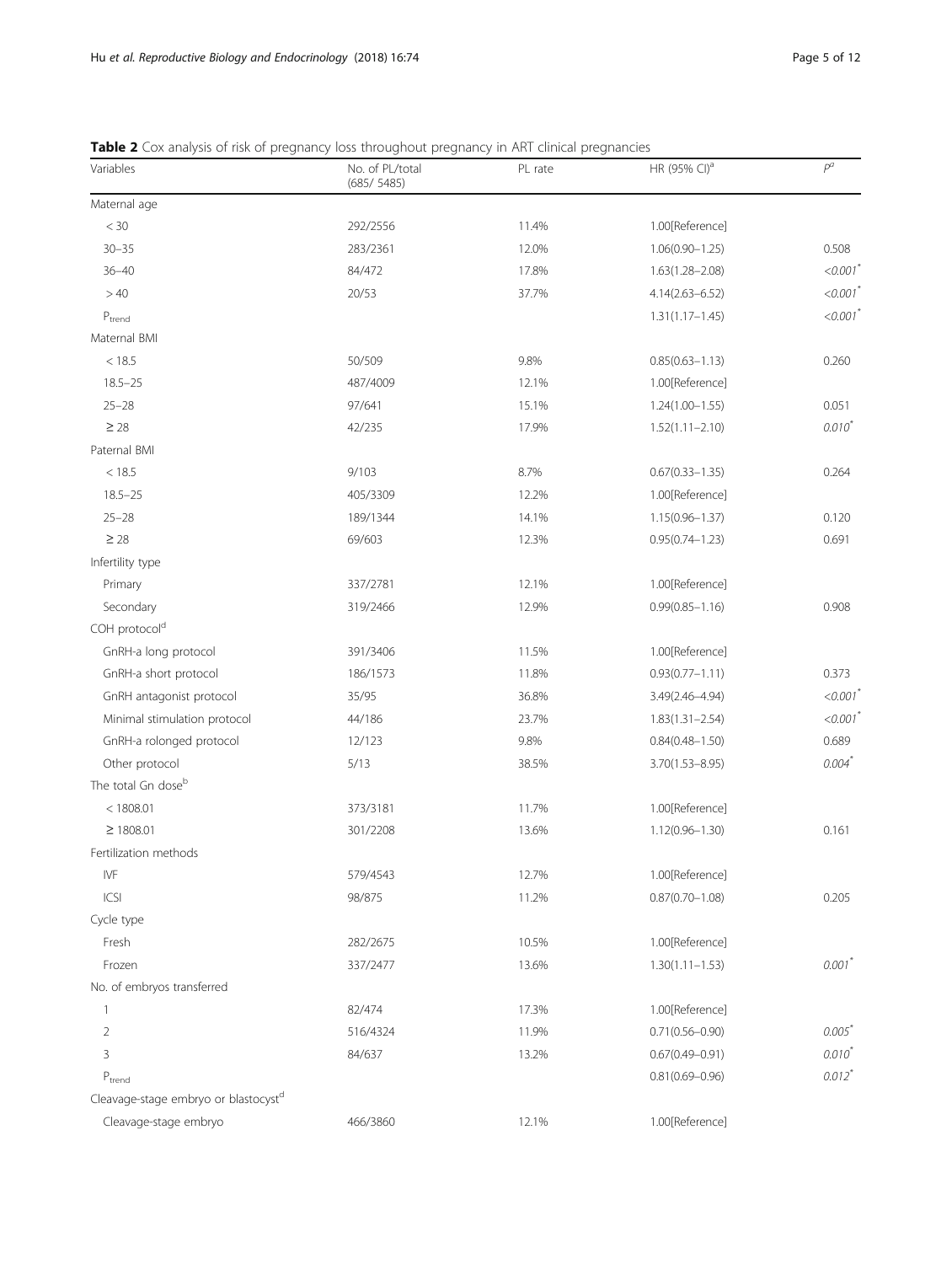| Variables                                            | No. of PL/total<br>(685/5485) | PL rate | HR (95% CI) <sup>a</sup> |                       |
|------------------------------------------------------|-------------------------------|---------|--------------------------|-----------------------|
| Blastocyst                                           | 198/1405                      | 14.1%   | $1.10(1.01 - 1.19)$      | $0.030^{7}$           |
| Serum hCG levels 14 days after transfer <sup>c</sup> |                               |         |                          |                       |
| <695.30                                              | 334/2205                      | 15.1%   | 1.00[Reference]          |                       |
| $\geq 695.30$                                        | 115/1988                      | 5.8%    | $0.36(0.29 - 0.45)$      | $<0.001$ <sup>*</sup> |

Table 2 Cox analysis of risk of pregnancy loss throughout pregnancy in ART clinical pregnancies (Continued)

<sup>a</sup>Adjusted for maternal age

<sup>b</sup>The cutoff value was the mean of total Gn dose in cycle

<sup>c</sup>The cutoff value was the mean of serum hCG levels 14 days after transfer

<sup>d</sup>GnRH antagonist protocol was not utilized in Changzhou, and they only transferred cleavage-stage embryos

risk of loss increased after frozen cycles (HR=1.30, 95% CI=1.11-1.53,  $P = 0.001$ ). However, heterogeneity was also significant for cycle type  $(P = 0.011)$  between two reproductive medicine centers (Nanjing and Changzhou). After two and three embryos transfer, couples demonstrated 29% (HR=0.71, 95% CI=056-0.90,  $P = 0.005$ ) and 33% (HR=0.67, 95% CI=0.49-0.91, P = 0.010) decreased risk of PL than those after one embryos transfer. And, a significant locus-dosage effect was detected between three groups and risk of PL (adjusted HR=0.81, 95% CI=0.69-0.96,  $P_{trend}$ =0.012). In addition, pregnancies after blastocyst transfer had higher risk than those after cleavage-stage embryo transfer after accounting for maternal age (HR=1.10, 95% CI=1.01-1.19,  $P = 0.030$ ). However, after stratification analysis, we found only cleavage-stage embryos were transferred in Changzhou and the difference was no more significant. Moreover, on day 14 after transfer, women with hCG≥695.30 IU/L had an HR of 0.36 (95% CI=0.29-0.45, P < 0.001) compared to those with hCG lower than 695.30 IU/L.

To get insight into the independent effects of characteristics and clinical features of pregnancies on survival time during ART pregnancy, we performed stepwise backward Cox proportional hazard analysis. As shown in Table [3](#page-6-0), four independent factors were determined, including maternal age (compared with maternal age  $<30$ ,  $P = 0.027$  for maternal age between 36 and 40 years,  $P < 0.001$  for maternal age>40 years), COH protocol (compared with GnRH-a long protocol, P value<0.001 for both GnRH antagonist protocol and mini-stimulation protocol), cycle type ( $P = 0.030$ ) and serum hCG level 14 days after transfer ( $P < 0.001$ ). Kaplan-Meier plots of live birth by maternal age, COH protocol, cycle type and serum hCG level 14 days after transfer were shown in Fig. [1](#page-6-0).

#### Risk factors for early miscarriage and late miscarriage

In Table [4](#page-7-0), among the 685 pregnancy loss cycles, a total of 460 ended as early SA, 191 as late SA. The rate of early miscarriage in ART clinical pregnancies was 8.4% (460/ 5485) while the rate of late miscarriage in ART clinical pregnancies after 12 weeks of gestational age was 3.8% (191/5025). Of those clinical pregnancies, women aged

36-40 years (HR=2.14, 95% CI=1.62-2.83, P < 0.001) and over 40 years (HR=6.04, 95% CI=3.76-9.69, P < 0.001) were more likely to encounter early pregnancy loss in contrast to those younger than 30 years old. Besides, treated by GnRH antagonist and minimal stimulation COH protocol (both  $P < 0.001$ ), blastocyst transferred  $(P = 0.006)$ , and frozen embryo transferred  $(P < 0.001)$ were more likely to encounter early pregnancy loss. What's more, there was a significant decrease of risk of early SA in pregnancies after two embryos transferred compared with those following one embryo transfer  $(P<0.001)$ . Serum hCG level at higher level on day 14 after transfer was linked with a significant 78% and 32% decreased risk of early SA and late SA  $(P < 0.001)$ . Moreover, maternal BMI≥28 had a positive impact on late PL rather than early PL. Notably, in contrast to fresh cycle, women who received frozen cycle embryo had a significant decrease of risk of late SA ( $P = 0.045$ ), while frozen cycle was linked with higher risk of early PL. After stepwise backward Cox proportional hazard analysis, we found that maternal age, COH protocol, cycle type and hCG level 14 days after transfer had independent effects on live birth probability of ART clinical pregnancies before 12 weeks of gestational age (In Table [5\)](#page-8-0). However, none of factors for PL investigated in this study had independent effects on late miscarriage (data not shown).

# **Discussion**

This retrospective cohort study on the risk of PL throughout ART pregnancy included 5485 ART clinical pregnancies with data of gestational weeks, 685 of which suffered pregnancy loss. The main findings of this study were that maternal age, COH protocol, cycle type and hCG level 14 days after transfer significantly affected the reproductive pregnancy loss of ART population. Besides, the incidence of PL decreased as pregnancy progresses, early SA therefore occurred more frequently than the late one. To our knowledge, this is the first retrospective cohort study to extensively explore the different risk factors of early miscarriage and late miscarriage after IVF/ICSI.

The negative effect of maternal reproductive age on the risk of PL has been consistently reported and studied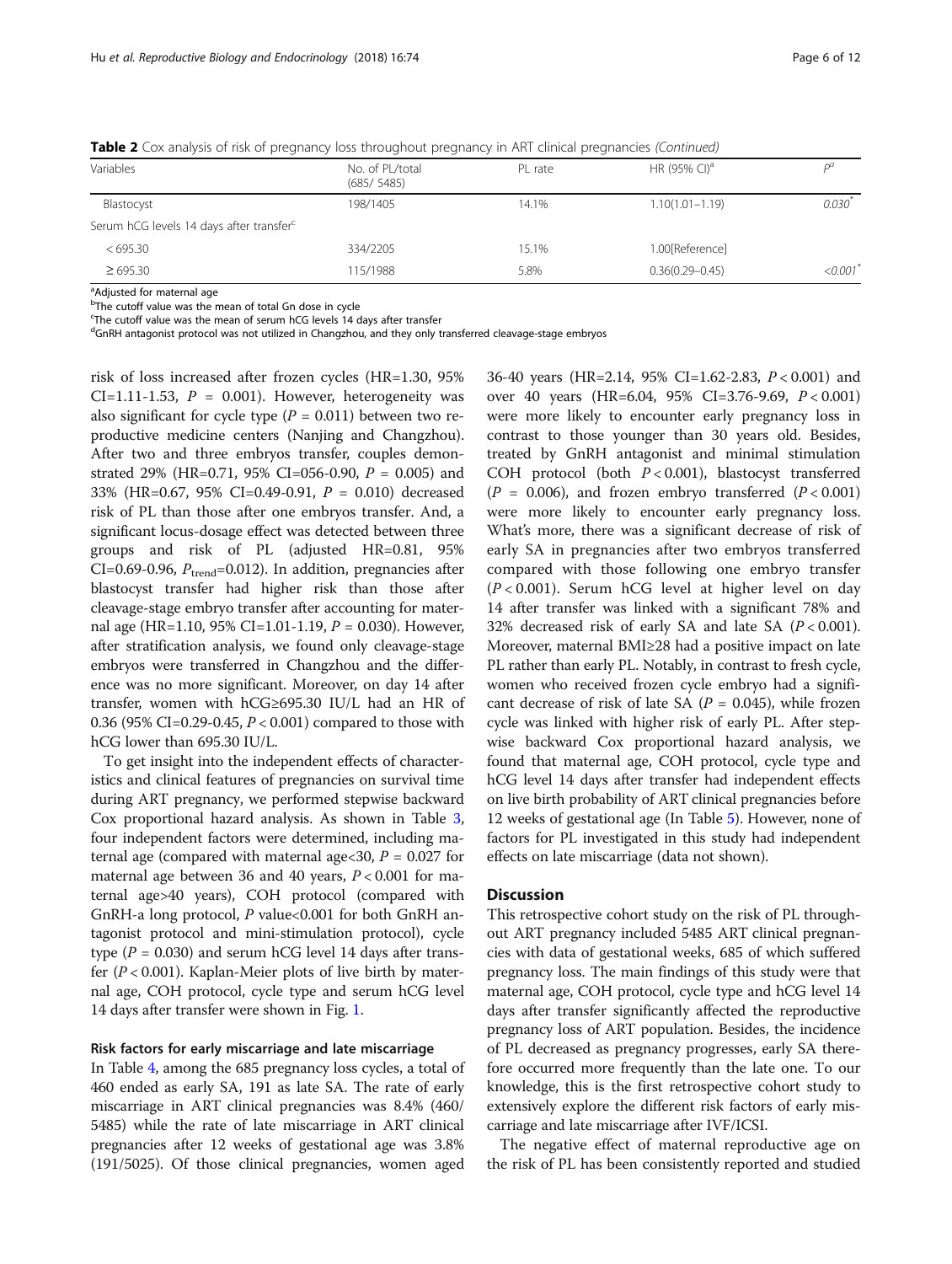| Variables                                                     | $\beta^a$ | $SE^b$ | HR   | 95% CI        | P                      |
|---------------------------------------------------------------|-----------|--------|------|---------------|------------------------|
| Maternal age (reference: <30)                                 |           |        |      |               |                        |
| $30 - 35$                                                     | 0.0733    | 0.1102 | 1.08 | $0.87 - 1.34$ | 0.506                  |
| $36 - 40$                                                     | 0.3758    | 0.1697 | 1.46 | $1.04 - 2.03$ | $0.027$ <sup>*</sup>   |
| >40                                                           | 1.1000    | 0.3222 | 3.00 | $1.60 - 5.65$ | < 0.001                |
| COH protocol (reference: GnRH-a long protocol)                |           |        |      |               |                        |
| GnRH-a short protocol                                         | 0.0326    | 0.1191 | 1.03 | $0.82 - 1.30$ | 0.784                  |
| GnRH antagonist protocol                                      | 0.8914    | 0.2698 | 2.44 | $1.44 - 4.14$ | $< 0.001$ <sup>*</sup> |
| Minimal stimulation protocol                                  | 0.7869    | 0.2152 | 2.20 | $1.44 - 3.35$ | < 0.001                |
| GnRH-a rolonged protocol                                      | $-0.1192$ | 0.4160 | 0.89 | $0.39 - 2.01$ | 0.774                  |
| Other protocol                                                | 1.3692    | 0.5070 | 3.93 | 1.46-10.62    | 0.007                  |
| Cycle Type (reference: Fresh)                                 |           |        |      |               |                        |
| Frozen                                                        | 0.2296    | 0.1057 | 1.26 | $1.02 - 1.55$ | $0.030^{*}$            |
| Serum hCG levels 14 days after transfer (reference: < 695.30) |           |        |      |               |                        |
| $\geq 695.30$                                                 | $-1.0848$ | 0.1180 | 0.34 | $0.27 - 0.43$ | < 0.001                |
|                                                               |           |        |      |               |                        |

<span id="page-6-0"></span>Table 3 Stepwise Cox regression analysis on live birth probability of ART clinical pregnancies

HR hazard ratio, CI confidence interval<br><sup>a</sup>R is the estimated parameter of the r

<sup>a</sup>β is the estimated parameter of the regression model<br><sup>b</sup>SE is the standard error of the regression model

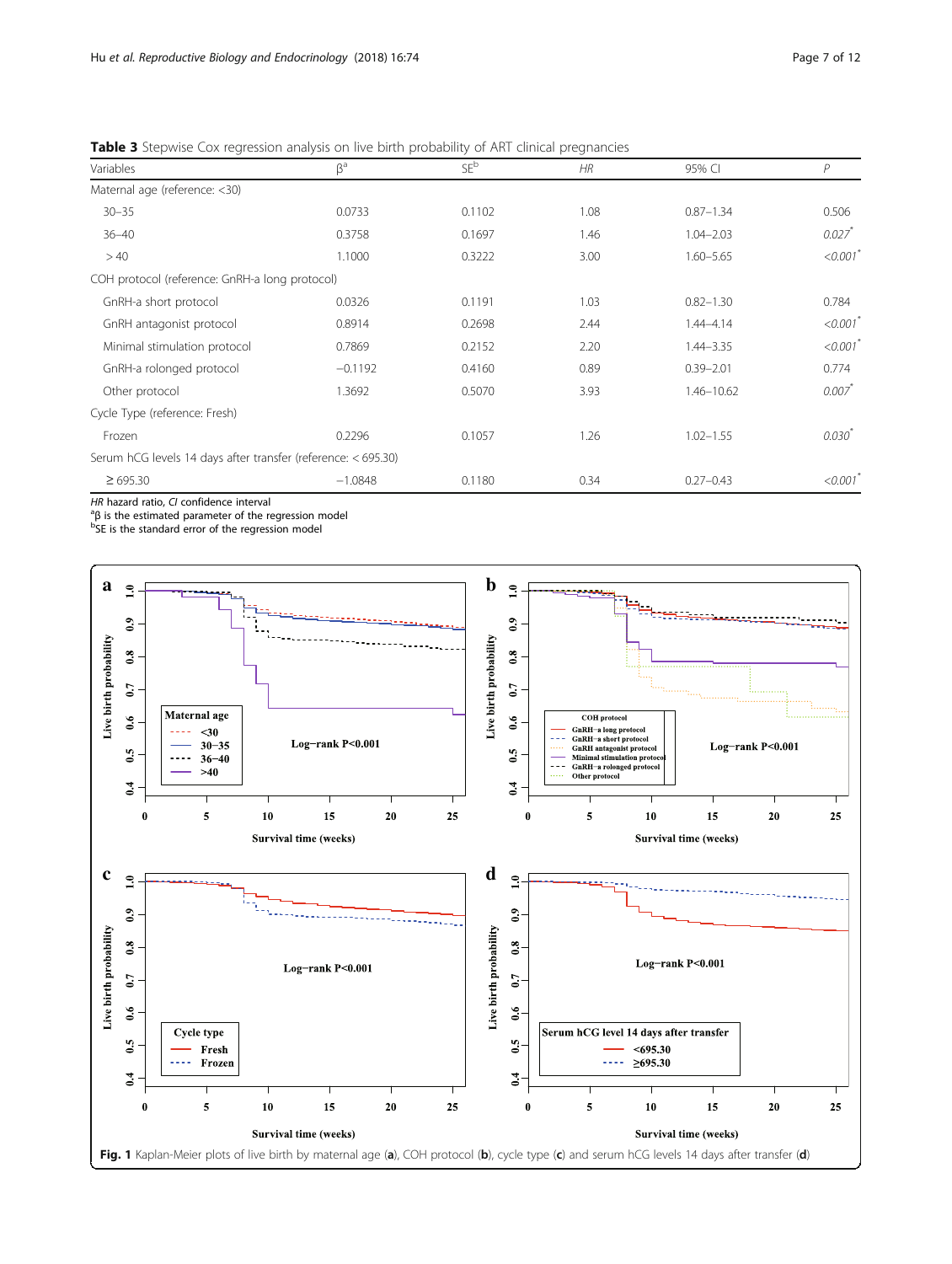| Page 8 or T |  |
|-------------|--|
|             |  |
|             |  |

| Variables                                        | Early miscarriage |           |                         |                        | Late miscarriage |           |                         |                      |
|--------------------------------------------------|-------------------|-----------|-------------------------|------------------------|------------------|-----------|-------------------------|----------------------|
|                                                  | $N^c$ (%)         | n (%)     | HR (95%CI) <sup>a</sup> | $P^a$                  | $N^{d}$ (%)      | n (%)     | HR (95%CI) <sup>a</sup> | $P^a$                |
| Maternal age                                     |                   |           |                         |                        |                  |           |                         |                      |
| $< 30$                                           | 2556(47.0)        | 180(39.5) | 1.00                    |                        | 2376(47.7)       | 94(49.7)  | 1.00                    |                      |
| $30 - 35$                                        | 2361(43.4)        | 188(41.2) | $1.14(0.93 - 1.40)$     | 0.215                  | 2173(43.6)       | 80(42.3)  | $0.93(0.69 - 1.25)$     | 0.630                |
| $36 - 40$                                        | 472(8.7)          | 69(15.1)  | $2.14(1.62 - 2.83)$     | $< 0.001$ <sup>*</sup> | 403(8.1)         | 15(7.9)   | $0.94(0.54 - 1.62)$     | 0.823                |
| >40                                              | 53(1.0)           | 19(4.2)   | $6.04(3.76 - 9.69)$     | $<0.001$ <sup>*</sup>  | 34(0.7)          | O(0.0)    | 0                       | 0.992                |
| Maternal BMI                                     |                   |           |                         |                        |                  |           |                         |                      |
| < 18.5                                           | 509(9.4)          | 32(7.0)   | $0.82(0.57 - 1.18)$     | 0.282                  | 477(9.7)         | 15(8.1)   | $0.82(0.52 - 1.51)$     | 0.647                |
| $18.5 - 25$                                      | 4009(74.3)        | 335(73.3) | 1.00                    |                        | 3674(74.4)       | 130(70.3) | 1.00                    |                      |
| $25 - 28$                                        | 641(11.9)         | 65(14.2)  | $1.19(0.91 - 1.55)$     | 0.205                  | 576(11.7)        | 24(13.0)  | $1.20(0.78 - 1.86)$     | 0.407                |
| $\geq$ 28                                        | 235(4.4)          | 25(5.5)   | $1.35(0.90 - 2.03)$     | 0.145                  | 210(4.3)         | 16(8.6)   | $2.09(1.22 - 3.57)$     | 0.007                |
| Paternal BMI                                     |                   |           |                         |                        |                  |           |                         |                      |
| < 18.5                                           | 103(1.9)          | 8(1.8)    | $1.07(0.53 - 2.16)$     | 0.859                  | 95(1.9)          | 1(0.5)    | $0.00(0.00 - +\infty)$  | 0.992                |
| $18.5 - 25$                                      | 3309(61.7)        | 266(58.6) | 1.00                    |                        | 3043(62.0)       | 120(64.9) | 1.00                    |                      |
| $25 - 28$                                        | 1344(25.1)        | 129(28.4) | $1.17(0.95 - 1.45)$     | 0.137                  | 1215(24.8)       | 50(27.0)  | $1.06(0.76 - 1.48)$     | 0.728                |
| $\geq 28$                                        | 603(11.3)         | 51(11.2)  | $1.08(0.80 - 1.46)$     | 0.616                  | 552(11.3)        | 14(7.6)   | $0.64(0.37 - 1.12)$     | 0.118                |
| Infertility type                                 |                   |           |                         |                        |                  |           |                         |                      |
| Primary                                          | 2781(53.0)        | 227(51.1) | 1.00                    |                        | 2554(53.2)       | 92(51.7)  | 1.00                    |                      |
| Secondary                                        | 2466(47.0)        | 217(48.9) | $0.94(0.78 - 1.14)$     | 0.544                  | 2249(46.8)       | 86(48.3)  | $1.10(0.81 - 1.49)$     | 0.538                |
| COH protocol <sup>b</sup>                        |                   |           |                         |                        |                  |           |                         |                      |
| GnRH-a long protocol                             | 3406(63.1)        | 243(53.4) | 1.00                    |                        | 3163(64.0)       | 125(67.9) | 1.00                    |                      |
| GnRH-a short protocol                            | 1573(29.2)        | 132(29.0) | $1.00(0.80 - 1.26)$     | 0.974                  | 1441(29.2)       | 48(26.1)  | $0.85(0.60 - 1.21)$     | 0.370                |
| GnRH antagonist protocol                         | 95(1.8)           | 29(6.4)   | $4.11(2.78 - 6.08)$     | $< 0.001$ <sup>*</sup> | 66(1.3)          | 5(2.7)    | $1.95(0.80 - 4.78)$     | 0.144                |
| Minimal stimulation protocol                     | 186(3.4)          | 40(8.8)   | $2.39(1.67 - 3.43)$     | $<0.001$ <sup>*</sup>  | 146(3.0)         | 1(0.5)    | $0.18(0.02 - 1.29)$     | 0.088                |
| GnRH-a rolonged protocol                         | 123(2.3)          | 8(1.8)    | $0.90(0.44 - 1.82)$     | 0.765                  | 115(2.3)         | 3(1.6)    | $0.67(0.21 - 2.11)$     | 0.492                |
| Other protocol                                   | 13(0.2)           | 3(0.7)    | 3.27(1.04-10.23)        | $0.042$ <sup>*</sup>   | 10(0.2)          | 2(1.1)    | $5.52(1.36 - 22.40)$    | $0.017$ <sup>*</sup> |
| The total Gn dose                                |                   |           |                         |                        |                  |           |                         |                      |
| < 1808.01                                        | 3181(59.0)        | 252(55.4) | 1.00                    |                        | 2929(59.4)       | 104(56.2) | 1.00                    |                      |
| $\geq 1808.01$                                   | 2208(41.0)        | 203(44.6) | $1.08(0.89 - 1.30)$     | 0.440                  | 2005(40.6)       | 81(43.8)  | $1.15(0.86 - 1.54)$     | 0.355                |
| Fertilization methods                            |                   |           |                         |                        |                  |           |                         |                      |
| IVF                                              | 4543(83.9)        | 386(84.6) | 1.00                    |                        | 4157(83.8)       | 162(86.6) | 1.00                    |                      |
| ICSI                                             | 875(16.1)         | 70(15.4)  | $0.93(0.72 - 1.20)$     | 0.562                  | 805(16.2)        | 25(13.4)  | $0.81(0.53 - 1.23)$     | 0.320                |
| Cycle type                                       |                   |           |                         |                        |                  |           |                         |                      |
| Fresh                                            | 2675(51.9)        | 161(39.1) | 1.00                    |                        | 2514(53.0)       | 106(60.6) | 1.00                    |                      |
| Frozen                                           | 2477(48.1)        | 251(60.9) | $1.67(1.37 - 2.04)$     | $<0.001$ <sup>*</sup>  | 2226(47.0)       | 69(39.4)  | $0.73(0.54 - 0.99)$     | 0.045                |
| No. of embryos transferred                       |                   |           |                         |                        |                  |           |                         |                      |
| 1                                                | 474(8.7)          | 64(14.0)  | 1.00                    |                        | 410(8.2)         | 16(8.4)   | 1.00                    |                      |
| 2                                                | 4324(79.6)        | 330(72.1) | $0.61(0.47 - 0.80)$     | $< 0.001$ <sup>*</sup> | 3994(80.2)       | 157(82.6) | $0.99(0.59 - 1.65)$     | 0.961                |
| 3                                                | 637(11.7)         | 64(14.0)  | $0.63(0.44 - 0.89)$     | $0.010^{*}$            | 573(11.5)        | 17(8.9)   | $0.75(0.38 - 1.51)$     | 0.425                |
| Cleavage-stage embryo or blastocyst <sup>b</sup> |                   |           |                         |                        |                  |           |                         |                      |
| Cleavage-stage embryo                            | 3860(73.3)        | 305(68.2) | 1.00                    |                        | 3555(73.8)       | 135(73.8) | 1.00                    |                      |
| Blastocyst                                       | 1405(26.7)        | 142(31.8) | $1.15(1.04 - 1.27)$     | $0.006*$               | 1263(26.2)       | 48(26.2)  | $1.00(0.85 - 1.18)$     | 0.994                |

<span id="page-7-0"></span>Table 4 Comparison of early miscarriage and late miscarriage in ART clinical pregnancies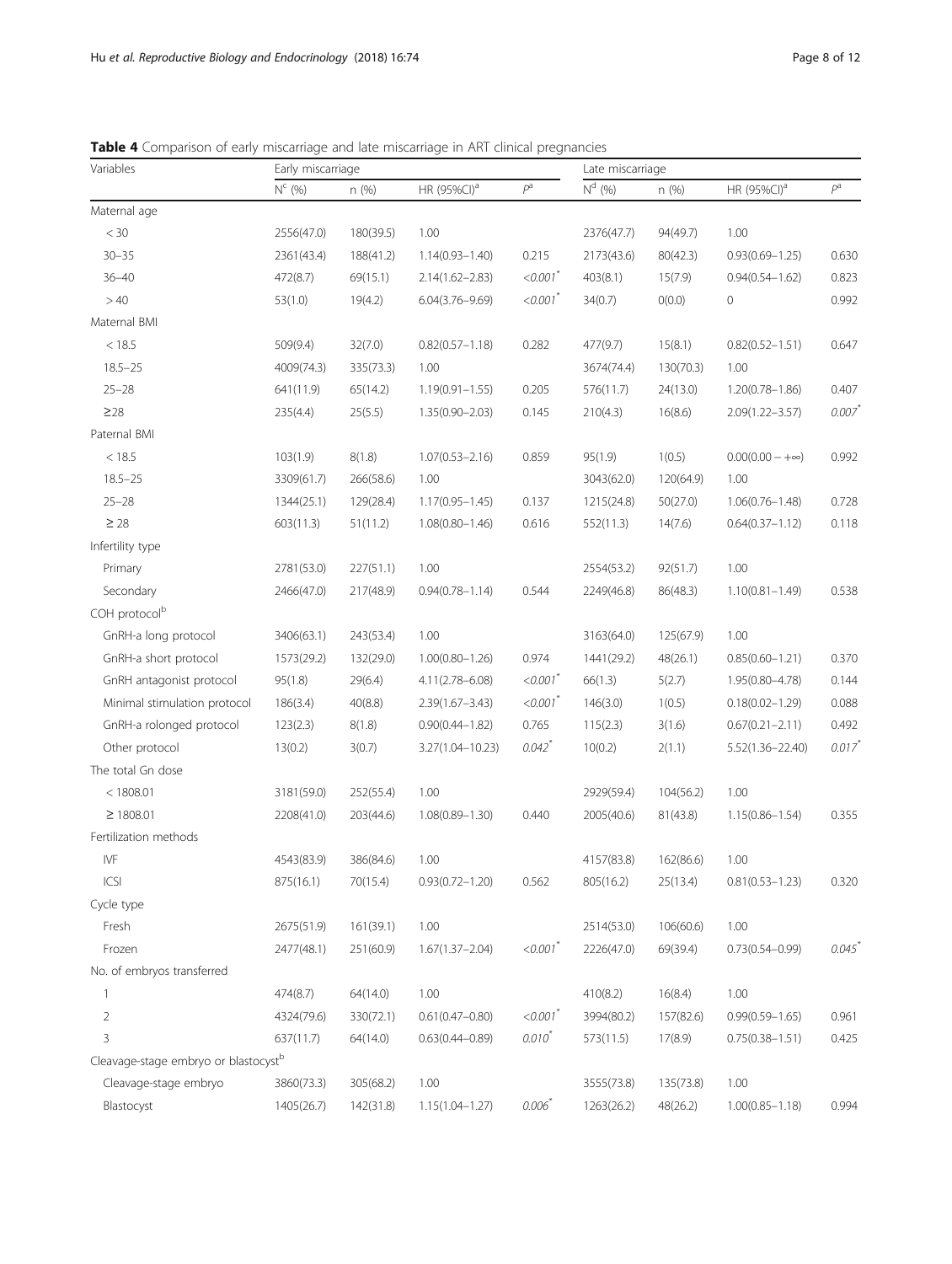| Variables                               |             | Early miscarriage |                         |          |             | Late miscarriage |                             |             |  |
|-----------------------------------------|-------------|-------------------|-------------------------|----------|-------------|------------------|-----------------------------|-------------|--|
|                                         | $N^{c}$ (%) | n(% )             | HR (95%CI) <sup>a</sup> | pa       | $N^{d}$ (%) | n(%)             | HR $(95\%$ CI) <sup>a</sup> | Da          |  |
| Serum hCG levels 14 days after transfer |             |                   |                         |          |             |                  |                             |             |  |
| <695.30                                 | 2187(52.2)  | 248(82.7)         | 0.00                    |          | 1939(49.8)  | 79(59.8)         | 1.00                        |             |  |
| $\geq 695.30$                           | 2006(47.8)  | 52(17.3)          | $0.22(0.16 - 0.30)$     | < 0.001' | 1954(50.2)  | 53(40.2)         | $0.68(0.48 - 0.96)$         | $0.030^{*}$ |  |

<span id="page-8-0"></span>Table 4 Comparison of early miscarriage and late miscarriage in ART clinical pregnancies (Continued)

<sup>a</sup>Adjusted for maternal age

<sup>b</sup>GnRH antagonist protocol was not utilized in Changzhou, and they only transferred cleavage-stage embryos

<sup>c</sup>the number of clinical pregnancies

<sup>d</sup>the number of clinical pregnancies after 12 weeks of gestational age

in previous studies [[19,](#page-10-0) [20](#page-10-0)]. Age of the female is the most important risk factor in determining pregnancy success rates both in natural conception and after ART [[4\]](#page-10-0). It is partly because of obvious decline in ovarian germ cells supply, decrease in oocyte quality and ultimately leading to ovarian reproductive failure [[21\]](#page-10-0). In this study, women>40 years old had approximately 37.7% PL rate, and they showed significant decline in survival probability of ART clinical pregnancies progressed to a live birth compared with those <30 years old. Some studies suggested that the decreased fecundity and fertility rate occurred due in part to decreased follicle reserves [\[22](#page-10-0)] and increased aneuploidy [[23\]](#page-10-0) in the older female. In addition, chromosome abnormality decreases as pregnancy progresses and occurs mostly before 12 weeks of pregnancy [[14\]](#page-10-0), which makes the association of older parental age with early SA credible. Now, pre-implantation genetic screening of embryos prior to transfer may reduce early pregnancy wastage resulting from aneuploidy, but safety and risks of the technology need further investigation.

Controlled ovarian hyperstimulation is a fundamental step of IVF/ICSI and over time IVF techniques have developed to satisfy the needs of fertility patients and the improvement of ART success rate. The present results suggest that for the purpose of increasing survival probabilities of ART pregnancies, the GnRH-a long protocol is a better option for IVF/ICSI stimulation compared to GnRH antagonist and minimal stimulation protocol. Using Gn and CC in ART cycles is associated with chromosomal abnormalities in an IVF embryo and sub-sequent early miscarriage after transfer [[24](#page-10-0)]. Moreover, patients with poor ovarian reserve prefer considering minimal stimulation protocol, and GnRH antagonist protocols are applied to "poor responders" and women at high-risk of developing OHSS, thus oocyte/embryo quality and development was inferior to that of the agonist group. However, data from earlier studies don't support the finding and indicate that the usage of GnRH antagonist is not associated with reduction of the likelihood of achieving live birth, compared with GnRH-a protocols [\[25](#page-10-0)]. Therefore, further investigation is needed

| Variables                                                     | $\beta$ <sup>a</sup> | SEb    | HR   | 95% CI        | P                    |
|---------------------------------------------------------------|----------------------|--------|------|---------------|----------------------|
| Maternal age (reference: <30)                                 |                      |        |      |               |                      |
| $30 - 35$                                                     | 0.1196               | 0.1392 | 1.13 | $0.86 - 1.48$ | 0.390                |
| $36 - 40$                                                     | 0.5253               | 0.1956 | 1.69 | $1.15 - 2.48$ | $0.007$ *            |
| >40                                                           | 1.3087               | 0.3324 | 3.70 | $1.93 - 7.10$ | < 0.001              |
| COH protocol (reference: GnRH-a long protocol)                |                      |        |      |               |                      |
| GnRH-a short protocol                                         | 0.2526               | 0.1460 | 1.29 | $0.97 - 1.71$ | 0.084                |
| GnRH antagonist protocol                                      | 1.2436               | 0.2953 | 3.47 | $1.94 - 6.19$ | < 0.001              |
| Minimal stimulation protocol                                  | 1.1429               | 0.2310 | 3.14 | $2.00 - 4.93$ | < 0.001              |
| GnRH-a rolonged protocol                                      | 0.0747               | 0.5109 | 1.08 | $0.40 - 2.93$ | 0.884                |
| Other protocol                                                | 1.4356               | 0.5868 | 4.20 | 1.33-13.27    | $0.014$ <sup>*</sup> |
| Cycle Type (reference: Fresh)                                 |                      |        |      |               |                      |
| Frozen                                                        | 0.5059               | 0.1287 | 1.66 | $1.29 - 2.13$ | < 0.001              |
| Serum hCG levels 14 days after transfer (reference: < 695.30) |                      |        |      |               |                      |
| $\geq 695.30$                                                 | $-1.6353$            | 0.1687 | 0.19 | $0.14 - 0.27$ | < 0.001              |

Table 5 Stepwise Cox regression analysis on live birth probability of ART clinical pregnancies before 12 weeks of gestational age

HR hazard ratio, CI confidence interval,  $^*P < 0.05$ <br> $^{\circ}R$  is the estimated parameter of the regression

 ${}^{a}$ B is the estimated parameter of the regression model

<sup>b</sup>SE is the standard error of the regression model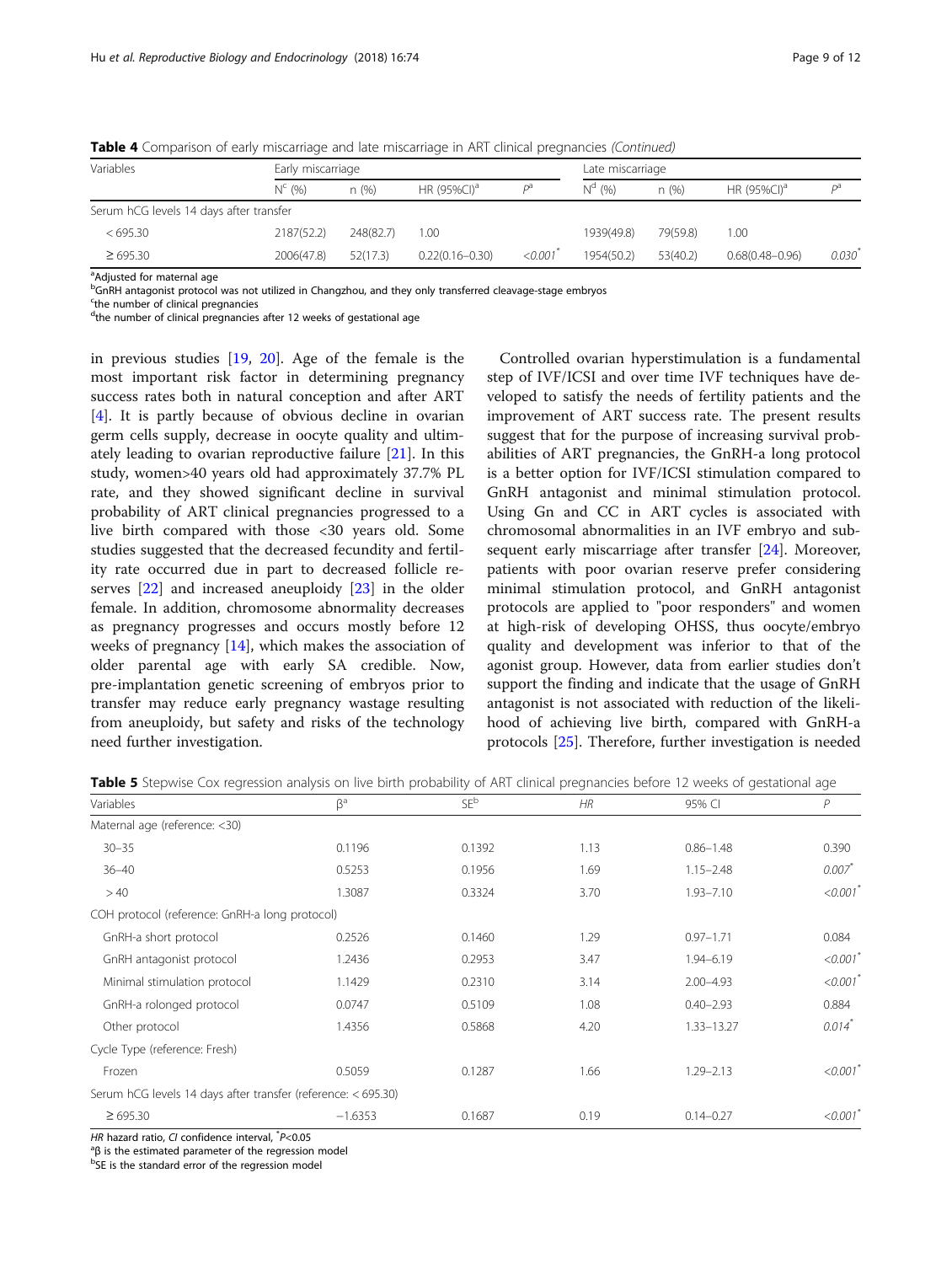<span id="page-9-0"></span>to clarify the matter and future developments have to be focused on the optimization of COH protocols.

As for the association of cycle type and the occurrence of PL, we found the rate of loss, especially early miscarriage, increased after frozen IVF/ICSI cycles. We considered that embryo may inevitably be damaged by cryopreservation technology, which may damage the ability of embryo development and thus result in abortion. However, a meta-analysis showed that this difference did not reach statistical significance [\[26](#page-11-0)], and even in a multicenter randomized trial, the opposite result showed in infertile women with PCOS [[27\]](#page-11-0). Thus, it is necessary to examine the effect of hormone level. To our surprise, frozen embryos after implantation showed significant lower late SA probability compared to fresh ones in our findings, which was consistent with the two multicenter randomized trials involving infertile women with the PCOS and ovulatory women [[27,](#page-11-0) [28\]](#page-11-0). However, after stepwise backward Cox proportional hazard analysis, this different was no more significant, which could be due to difference in cryopreservation protocols, freezing day (cleavage-stage or blastocyst), number or quality of frozen embryos transferred.

Serum hCG has been used to be the main endocrine determinant of ongoing pregnancy, and then whether serum hCG level measured on the 14th day after transfer is sufficient in predicting final live birth outcomes needs to be confirmed. It was a significant observation in our findings that the hCG level of live birth was markedly higher than that of PL especially early abortion, which was agreement with another study that estimates the cutoff value of 50 IU/L (75% sensitivity, 81% specificity,  $P < 0.001$ ) to predict ongoing pregnancy [[29](#page-11-0)] as well. However, no hCG cutoff level had a sensitivity or specificity of 100% for pregnancies, making it essential to continue routine monitoring of ART pregnancy outcomes.

In addition to the above, we found BMI, freezing day (cleavage-stage or blastocyst) and no. of embryos transferred affected PL, but the three factors were not significant any more after stepwise COX regression. The incidence of PL progressively ascended as maternal BMI categories increased, which is consistent with a recent study [[30](#page-11-0)]. And the association of female obesity (BMI>28 kg/m<sup>2</sup>) with a significant decreased possibility of ART baby's survival after 12 weeks of gestational age was another interesting observation. It is suggested that maternal obesity can impair embryo development and the mechanism that Stella insufficiency in oocytes mediates developmental defects in early embryos has been elucidated in a recent study [\[31](#page-11-0)]. Besides, it is explained that the higher risk in subjects with high BMI may be due to the action of a hormone named leptin, which is produced predominantly in the adipose tissue [[32\]](#page-11-0).

In our finding, more than one embryo transfer was a protective factor of fetal loss in ART pregnancies after accounting for maternal age and the association of two embryos transfer with a significant decreased risk of early loss is an interesting observation. Although the results of a previous study also suggested that live birth and pregnancy rates following single embryo transfer were lower than those following double embryo transfer, so are the chances of multiple pregnancy including twins [[33\]](#page-11-0). Multiple gestations lead to an increased risk of complications in both the fetuses and the mothers, so the optimal and recommended choice is the limit to the number of embryos to transfer [\[34\]](#page-11-0).

This study was limited by some data availability as there is no routine ART surveillance system. We could not have data of other PL risk factors like microbial infections to resolve existing data gap. Secondly, the data covered in the article derived from two centers in Nanjing and Changzhou, so we would not obtain sufficient and identical characteristics and clinical features of pregnancies for lack data of some variables in either of centers. Lastly, in this retrospective cohort study, we could not investigate the mechanism of miscarriage during pregnancy weeks and the sample size is not enough, so the large-scale prospective cohort study should be carried out to in China.

### Conclusions

In conclusion, the ultimate aim of assisted reproductive medicine practitioners would still be the improvement of IVF/ICSI efficacy in terms of take-home-baby rates. Therefore, with these findings in this study, clinicians may make it better to evaluate an infertile couple's risk of PL based on the maternal age at the time of treatment, COH protocol, cycle type and serum hCG level 14 days after transfer and the gestational week of the fetus. Additionally, these factors had significant impact on miscarriage mainly before 12 weeks of gestational age. Hopefully, these findings may offer some suggestions of population risks of pregnancy loss for reproductive health epidemiologists and contribute to future study on its etiology.

# Additional file

[Additional file 1:](https://doi.org/10.1186/s12958-018-0390-6) Table S1. Cox analysis of risk of pregnancy loss throughout pregnancy in ART clinical pregnancies stratified by two fertility centers. (DOC 103 kb)

#### Abbreviations

ART: Assisted reproductive technology; BMI: Body mass index; CC: Clomiphene citrate; CDC: Centers for Disease Control; CI: Confidence interval; COH: Controlled ovarian hyperstimulation; ET: Embryo transfer; Gn: Gonadotropin; GnRH-a: Gonadotropin-releasing hormone agonist; hCG: Human chorionic gonadotropin; HR: Hazard ratio; ICSI: Intracytoplasmic sperm injection; IVF: In vitro fertilization; PCOS: Polycystic ovarian syndrome; PGD: Preimplantation genetic diagnosis; PGS: Preimplantation genetic screening; PL: Pregnancy loss; SA: Spontaneous abortion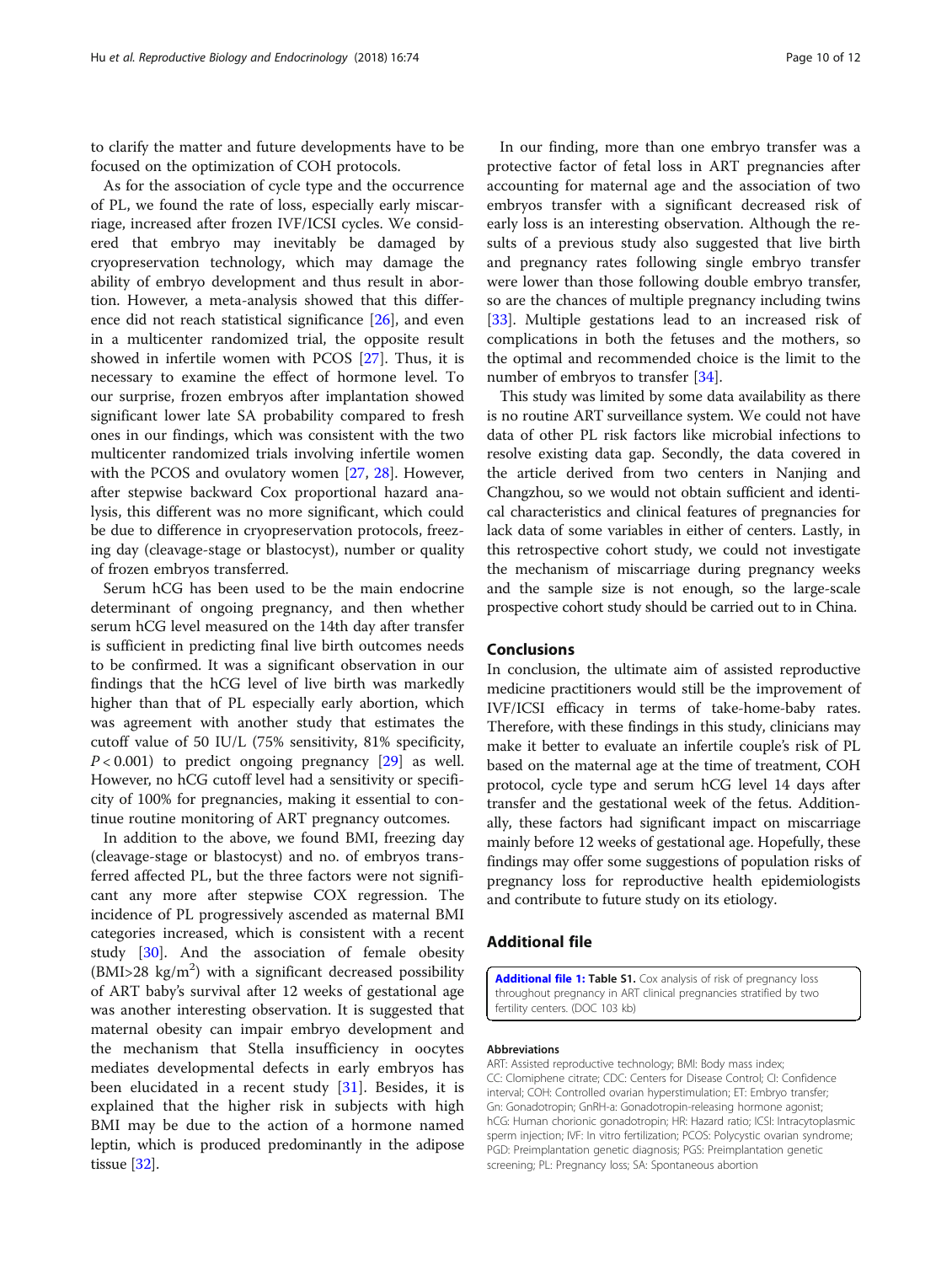#### <span id="page-10-0"></span>Acknowledgements

The authors thank all of medics in Reproductive Medicine Center of the Affiliated Nanjing Maternity and Child Health Hospital of Nanjing Medical University and Reproductive Medicine Center of the Affiliated Changzhou Maternity and Child Health Care Hospital of Nanjing Medical University for recording all the data in this study through the years.

#### Funding

Supported by National Key Research & Development Program (2016YFC1000200, 2016YFC1000204), the State Key Program of National Natural Science of China (31530047), Science Foundation for Distinguished Young Scholars in Jiangsu (BK20160046), National Natural Science Foundation of China (81602927), Cheung Kong Scholars Programme of China, the QingLan Project of the Jiangsu Province, Jiangsu Specially-Appointed Professor project, Priority Academic Program Development of Jiangsu Higher Education Institutions (PAPD), Clinical medicine research fund of the Chinese medical association (17020420711), Innovation fund of state key laboratory of reproductive medicine (SKLRM-GC201802), Top-notch Academic Programs Project of Jiangsu Higher Education Institutions (PPZY2015A067), Jiangsu Provincial Medical Youth Talent (QNRC2016304), and Natural Science Foundation of Jiangsu Province (BK20161031).

#### Availability of data and materials

The datasets used and analysed during the current study are available from the corresponding author on reasonable request.

#### Authors' contributions

LH and JD contributed to conception and design. HL contributed to analysis and interpretation of data, drafting and revising the article. JZ, MC, YW, FW, FL and XC contributed to acquisition of data. JZ, HM, GJ, HS, LC, XL and ZH contributed to revising the article critically for important intellectual content. All authors read and approved the final manuscript.

#### Ethics approval and consent to participate

All methods and information collection protocols were approved by Nanjing Medical University and were carried out in accordance with the approved guidelines. Our research has gotten the waiver from institutional review board for the medical record review for selective variable analysis in the Affiliated Nanjing Maternity and Child Health Hospital of Nanjing Medical University, and the Affiliated Changzhou Maternity and Child Health Care Hospital of Nanjing Medical University.

#### Consent for publication

Not applicable.

#### Competing interests

The authors declare that they have no competing interests.

#### Publisher's Note

Springer Nature remains neutral with regard to jurisdictional claims in published maps and institutional affiliations.

#### Author details

<sup>1</sup>Department of Reproduction, the Affiliated Changzhou Maternity and Child Health Care, Hospital of Nanjing Medical University, Changzhou 213003, Jiangsu, China. <sup>2</sup>Department of Epidemiology, School of Public Health, Nanjing Medical University, Nanjing 211166, China. <sup>3</sup>State Key Laboratory of Reproductive Medicine, Nanjing Medical University, Nanjing 211166, China. 4 Department of Reproduction, the Affiliated Nanjing Maternity and Child Health, Hospital of Nanjing Medical University, Nanjing 210004, China.

#### Received: 30 April 2018 Accepted: 23 July 2018 Published online: 07 August 2018

#### References

- Boivin J, Bunting L, Collins JA, Nygren KG. International estimates of infertility prevalence and treatment-seeking: potential need and demand for infertility medical care. Hum Reprod. 2007;22:1506–12.
- Sunderam S, Kissin DM, Crawford SB, Folger SG, Jamieson DJ, Warner L, Barfield WD. Centers for Disease C, Prevention. Assisted Reproductive

Technology Surveillance - United States, 2012. MMWR Surveill Summ. 2015; 64:1–29.

- 3. Robinson GE. Pregnancy loss. Best Pract Res Clin Obstet Gynaecol. 2014;28: 169–78.
- 4. Nybo Andersen AM, Wohlfahrt J, Christens P, Olsen J, Melbye M. Maternal age and fetal loss: population based register linkage study. BMJ. 2000;320: 1708–12.
- 5. Wang JX, Norman RJ, Wilcox AJ. Incidence of spontaneous abortion among pregnancies produced by assisted reproductive technology. Hum Reprod. 2004;19:272–7.
- Assefa N, Berhane Y, Worku A. Pregnancy rates and pregnancy loss in eastern Ethiopia. Acta Obstet Gynecol Scand. 2013;92:642–7.
- 7. Farr SL, Schieve LA, Jamieson DJ. Pregnancy loss among pregnancies conceived through assisted reproductive technology, United States, 1999- 2002. Am J Epidemiol. 2007;165:1380–8.
- 8. Buck Louis GM, Sapra KJ, Schisterman EF, Lynch CD, Maisog JM, Grantz KL, Sundaram R. Lifestyle and pregnancy loss in a contemporary cohort of women recruited before conception: the LIFE study. Fertil Steril. 2016;106:180–8.
- Delabaere A, Huchon C, Deffieux X, Beucher G, Gallot V, Nedellec S, Vialard F, Carcopino X, Quibel T, Subtil D, et al. Epidemiology of loss pregnancy. J Gynecol Obstet Biol Reprod (Paris). 2014;43:764–75.
- 10. Giakoumelou S, Wheelhouse N, Cuschieri K, Entrican G, Howie SE, Horne AW. The role of infection in miscarriage. Hum Reprod Update. 2016;22:116–33.
- 11. Negro R, Schwartz A, Gismondi R, Tinelli A, Mangieri T, Stagnaro-Green A. Increased pregnancy loss rate in thyroid antibody negative women with TSH levels between 2.5 and 5.0 in the first trimester of pregnancy. J Clin Endocrinol Metab. 2010;95:E44–8.
- 12. Hipp H, Crawford S, Kawwass JF, Chang J, Kissin DM, Jamieson DJ. First trimester pregnancy loss after fresh and frozen in vitro fertilization cycles. Fertil Steril. 2016;105:722–8.
- 13. Wang JX, Davies MJ, Norman RJ. Polycystic ovarian syndrome and the risk of spontaneous abortion following assisted reproductive technology treatment. Hum Reprod. 2001;16:2606–9.
- 14. Jia CW, Wang L, Lan YL, Song R, Zhou LY, Yu L, Yang Y, Liang Y, Li Y, Ma YM, Wang SY. Aneuploidy in Early Miscarriage and its Related Factors. Chin Med J (Engl). 2015;]:2772–2776.
- 15. McNamee KM, Dawood F, Farquharson RG. Mid-trimester pregnancy loss. Obstet Gynecol Clin N Am. 2014;41:87–102.
- 16. Winter E, Wang J, Davies MJ, Norman R. Early pregnancy loss following assisted reproductive technology treatment. Hum Reprod. 2002;17:3220–3.
- 17. Chen CD, Chiang YT, Yang PK, Chen MJ, Chang CH, Yang YS, Chen SU. Frequency of low serum LH is associated with increased early pregnancy loss in IVF/ICSI cycles. Reprod BioMed Online. 2016;33:449–57.
- 18. Abd ElHafeez S, Torino C, D'Arrigo G, Bolignano D, Provenzano F, Mattace-Raso F, Zoccali C, Tripepi G. An overview on standard statistical methods for assessing exposure-outcome link in survival analysis (part II): the Kaplan-Meier analysis and the cox regression method. Aging Clin Exp Res. 2012;24:203–6.
- 19. Spandorfer SD, Davis OK, Barmat LI, Chung PH, Rosenwaks Z. Relationship between maternal age and aneuploidy in in vitro fertilization pregnancy loss. Fertil Steril. 2004;81:1265–9.
- 20. Khalil A, Syngelaki A, Maiz N, Zinevich Y, Nicolaides KH. Maternal age and adverse pregnancy outcome: a cohort study. Ultrasound Obstet Gynecol. 2013;42:634–43.
- 21. Baird DT, Collins J, Egozcue J, Evers LH, Gianaroli L, Leridon H, Sunde A, Templeton A, Van Steirteghem A, Cohen J, et al. Fertility and ageing. Hum Reprod Update. 2005;11:261–76.
- 22. Ziebe S, Loft A, Petersen JH, Andersen AG, Lindenberg S, Petersen K, Andersen AN. Embryo quality and developmental potential is compromised by age. Acta Obstet Gynecol Scand. 2001;80:169–74.
- 23. Franasiak JM, Forman EJ, Hong KH, Werner MD, Upham KM, Treff NR, Scott RT Jr. The nature of aneuploidy with increasing age of the female partner: a review of 15,169 consecutive trophectoderm biopsies evaluated with comprehensive chromosomal screening. Fertil Steril. 2014;101:656–63. e651
- 24. Shoham Z, Zosmer A, Insler V. Early miscarriage and fetal malformations after induction of ovulation (by clomiphene citrate and/or human menotropins), in vitro fertilization, and gamete intrafallopian transfer. Fertil Steril. 1991;55:1–11.
- 25. Lambalk CB, Banga FR, Huirne JA, Toftager M, Pinborg A, Homburg R, van der Veen F, van Wely M. GnRH antagonist versus long agonist protocols in IVF: a systematic review and meta-analysis accounting for patient type. Hum Reprod Update. 2017;23:560–79.